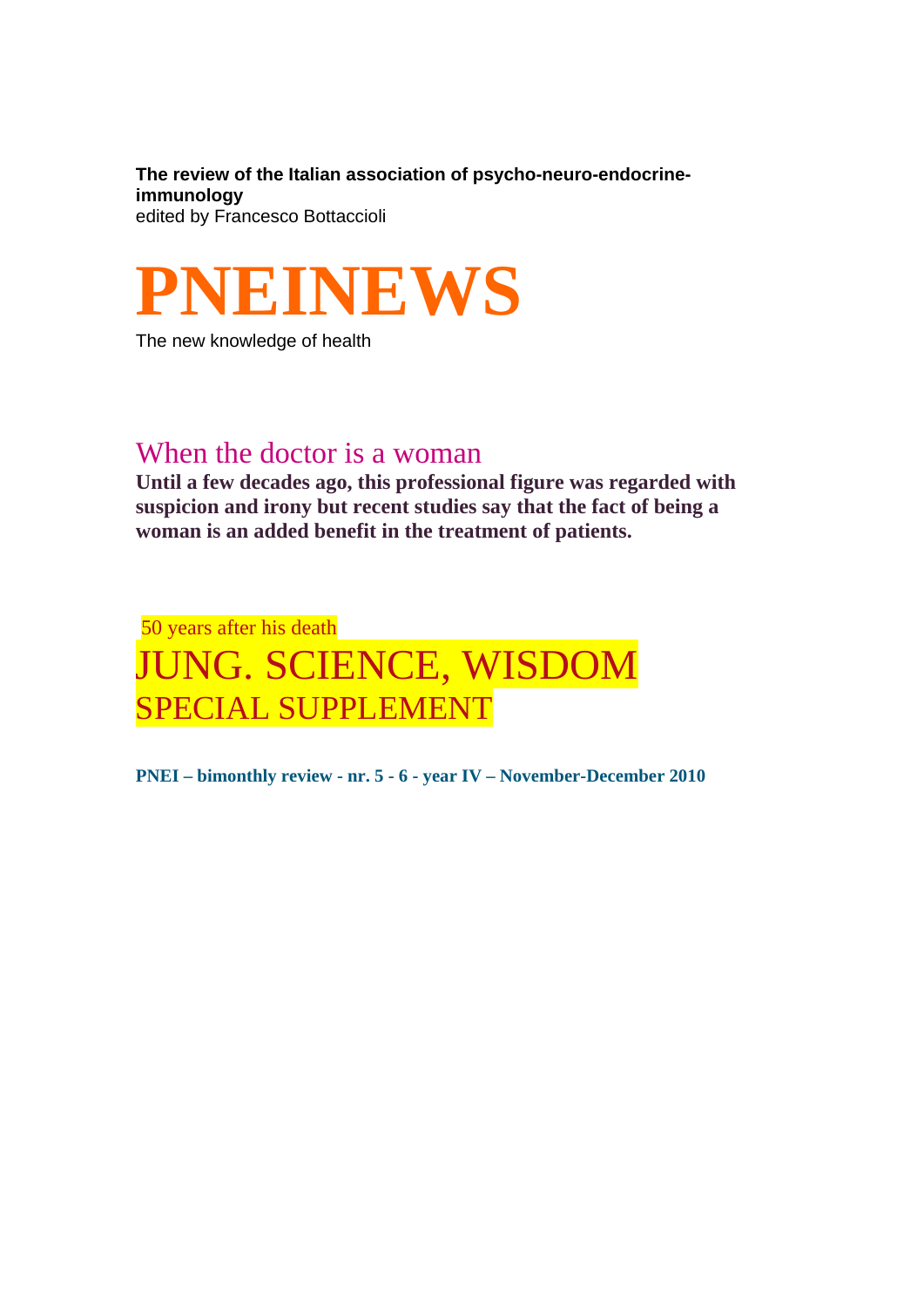Pnei news n.5-6 – 2010 **Summary** 

PNEI NEWS – NR 5-6, 2010 –

## **Editorial**

**Pag.3. Sharing knowledge, developing competence.**  *David Lazzari* 

#### **Dossier**

**Pag.4. Health improves when the doctor is a woman.**  *Marina Risi* 

#### **Interview with Victoria Maizes**

**Pag. 8. Integrated medicine: an academic reality in USA**  *Paola Emilia Cicerone* 

#### **Human network**

**Pag.11. Alzheimer. The key words are: epigenetic, environment and behaviour**  *Fabio Coppedé* 

### **Theoretics**

**Pag.15. The return of the founding fathers. The effectiveness of psychotherapy with a psychodynamic orientation.**  *Raffaella Cardone, Monica Mambelli* 

#### **News**

**Pag.19. Short news from scientific literature.**  *Andrea Delbarba* 

#### **Books review**

**Pag.20. Our recommandations**  *Editorial staff*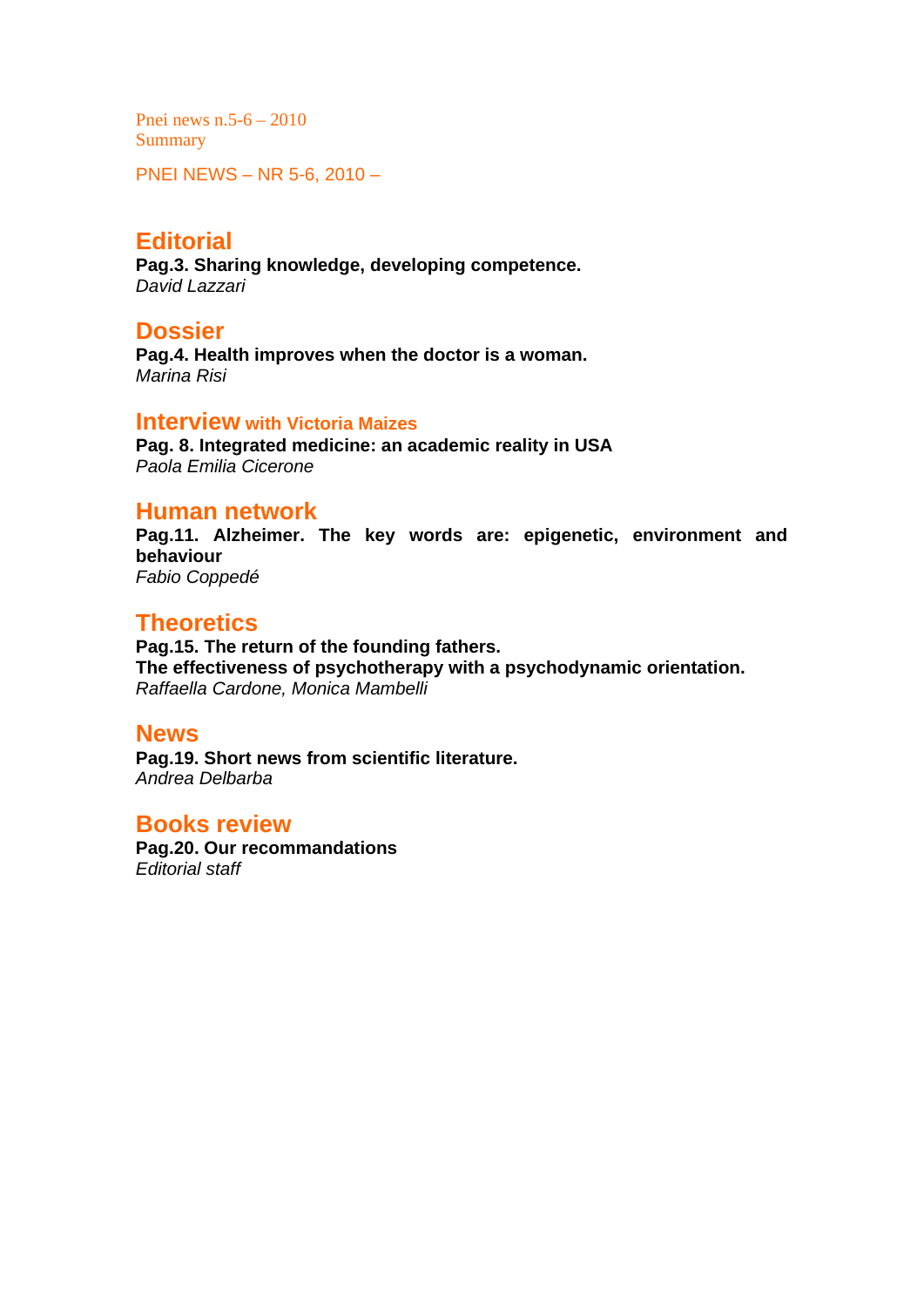Pnei news n.5-6 – 2010 **Summary** 

# **SPECIAL SUPPLEMENT: JUNG**

**Pag 22. A strong and fertile root for the PNEI paradigm.**  *Francesco Bottaccioli* 

**Pag. 25. Jungian theories: a powerful source for a modern and complex thought.**  *David Lazzari* 

**Pag.27. Integration of affections in psychoanalysis: from alexithymia to the soul.** 

*Ferruccio Vigna* 

**Pag.30**. **From the symptom to the search of a meaning: Jung and the images.**  *Magda di Renzo* 

Pag.33. **The spirit of the tale. How to get lost in the wood and find oneself at the analyst's.**  *Cinzia Caputo* 

**Pag.36. After the Big Bang: Traces of Jung in the contemporary world.**  *Luigi Turinese* 

**Pag.38. Invitation to reading. Jungian essential bibliography.**  *Luigi Turinese* 

**Pag.39. Pearls of wisdom. Life. Disease and taking care of oneself.**  *Carl Gustav Jung.*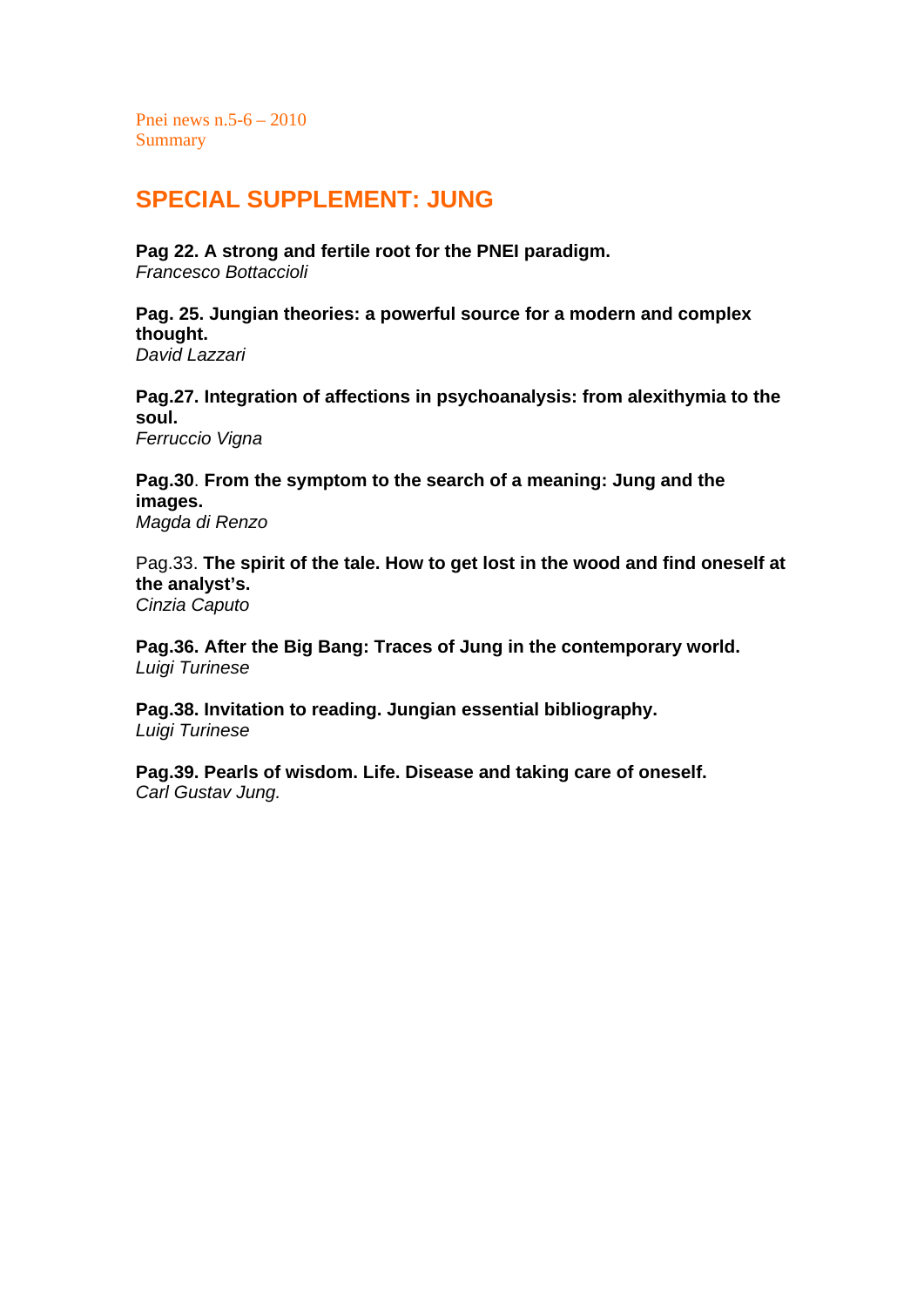## **Editorial**

#### **Sharing knowledge, developing competence**

*David Lazzari – PNEI President* 

Sipnei is a multidisciplinary and multiprofessional scientific society. This is how we often use to describe it, yet this concept requires further discussions We have recently overcome difficulties to achieve the accreditation in the CME system for our basic course which is meant to provide a frame-reference point to the new members. The structure of the course encourages the participation of professionals from different medical fields. This fact seems to have been quite shocking for some people.

This proves how far we still are from a culture which favours in concrete terms integration in the domains of health. Thanks also to cross-pollination areas such as PNEI, these last years revealed an increase in the evidences showing interdependencies and correlations among processes and phenomena that we are used to study separately in different disciplinary fields, each of them with its own specific logic and languages. Inevitably each science involves somehow a certain degree of reductionism. Although if we want to catch the challenges and the opportunities offered by the complexity that belongs to reality, we need to remind ourselves that every area of the knowledge is just a point of view (the study of an aspect may be very important but it still remains the study of one "aspect", one dimension, one level) without neglecting the ability to place our "point of view" in the broader horizon "where everything is contained".

Once this integration of ideas was a "no man's land" and the one who ventured in it risked attacks from all the concerned parties. Today, thanks to the growing importance of links, this once hazardous and inhospitable region is becoming a borderland, a place of exchanges and opportunities. This is not a fairy tale but a true story. As it happens in all true stories, each opportunity involves some risks: in our particular case the risk is blending everything together namely offhandedly considering different knowledges and competences equivalent to each other, believing that all can take care of everything making integration sound like confusion.

True integration comes from a double movement of reciprocity: sharing and acknowledgement. Sharing fields of knowledge (namely those specific fields of knowledge of a science that help composing the whole picture) and acknowledgement of competence (that particular "know how" that distinguishes the different sciences and professions). Sharing knowledge does not authorize anybody to feel allmighty and hence the repository of all knowledge.

In another occasion I have developed this concept into what I have called the "criterion of knowledge/competence" considered as the condition to develop a sinergic integration among roles and professions in health systems<sup>1</sup>. This is an essential requirement in order to shift from the logic of health services to the ones of health objetives which instead requires sharing and teamwork capabilities.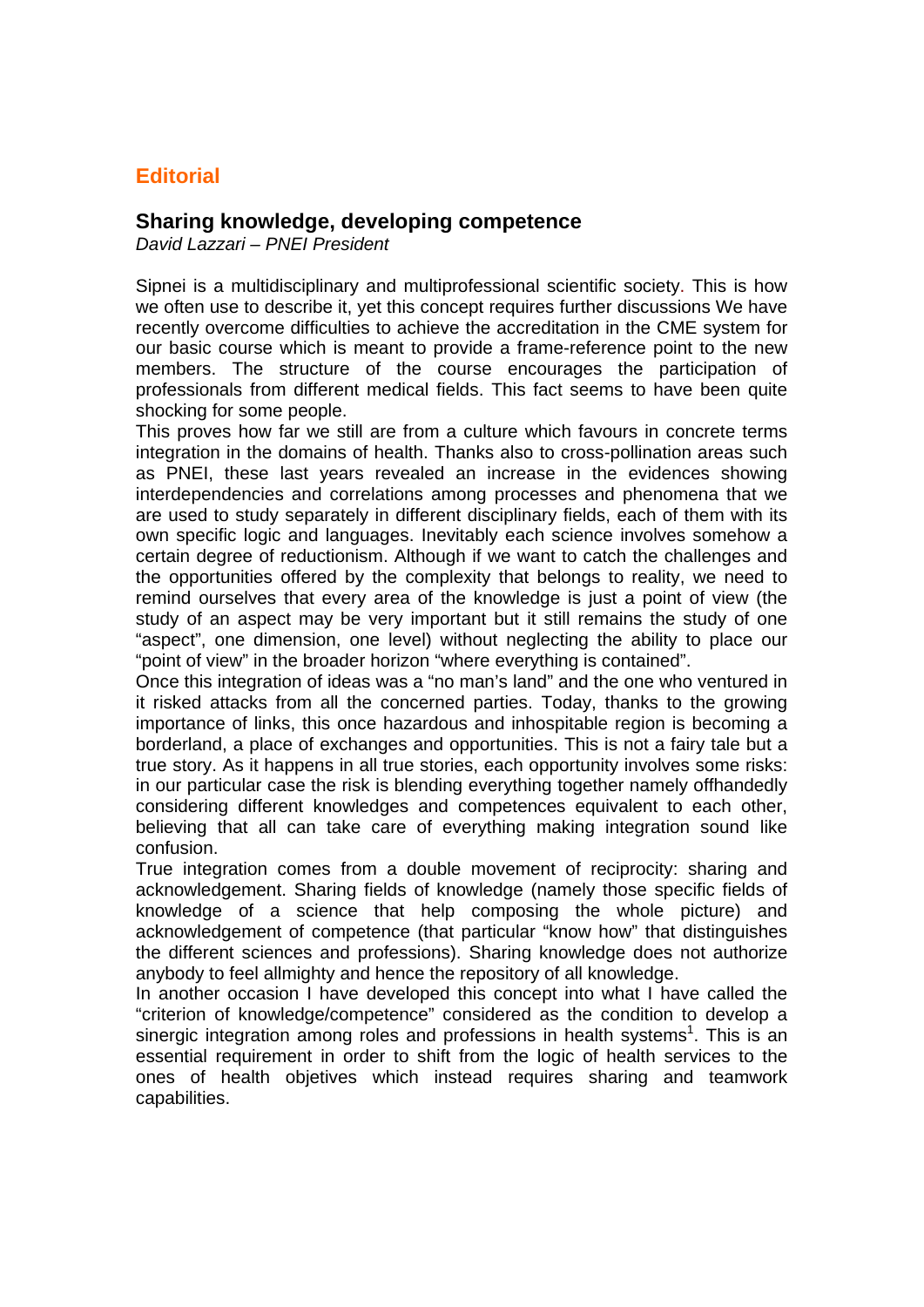The aim of SIPNEI is therefore to share the knowledge and develop competence which is quite different than promoting confusing approaches which disregard specificities and roles. Between order (everybody stays where they belong) and chaos (everybody does everyhting), we chose a balance between the two because – as we all know - it is in the balance that well-being is possible, it is there that life exists and creates complexity.

I believe that it is in such a way that multi-professionality and multy-disciplinarity can live together as a system, as added value, avoiding mere juxtapositions or overlapping. To allow this to happen we need a common language so we can understand each other and that language can be no other than science methodology, evidence based proofs. Sometimes it seems that this "science dress" is too tight and we feel a certain intolerance but without this dress the burning stakes would have been and would still be many more! The desire of knowledge and perhaps of spirituality leads us often towards paths where the scientific methods have not ventured yet or they have just begun to. Each of us is free to walk through these paths, also our members. There is full respect on this point as SIPNEI history proves. Although the association as such and its members when they talk on its behalf (and therefore on everybody's behalf) must distinguish between evidences (which are true until proven invalid) and their personal opinions and convictions. Even more so when health is involved: adhering to the strict scientific methodology allows us to ask for the replacement of old logics when they are ineffective and not humane. On its behalf we can denounce who sells diseases (see last PNEI news issue) and if we want to be coherent, this can not exempt us by not distancing ourselves from whomever sells any form of illusion.

What were we talking about at the begininning? Oh yes, SIPNEI is a multidisciplinary and multiprofessional scientific society exactly.

1 Lazzari D., Marini C. (2007) Il Modello conoscenze-competenze*, AUPI Notizie 3*; Lazzari D. *Psicologia Sanitaria e Malattia Cronica. Disease management ed interventi evidence-based*. Pacini Editore, Pisa (in stampa)